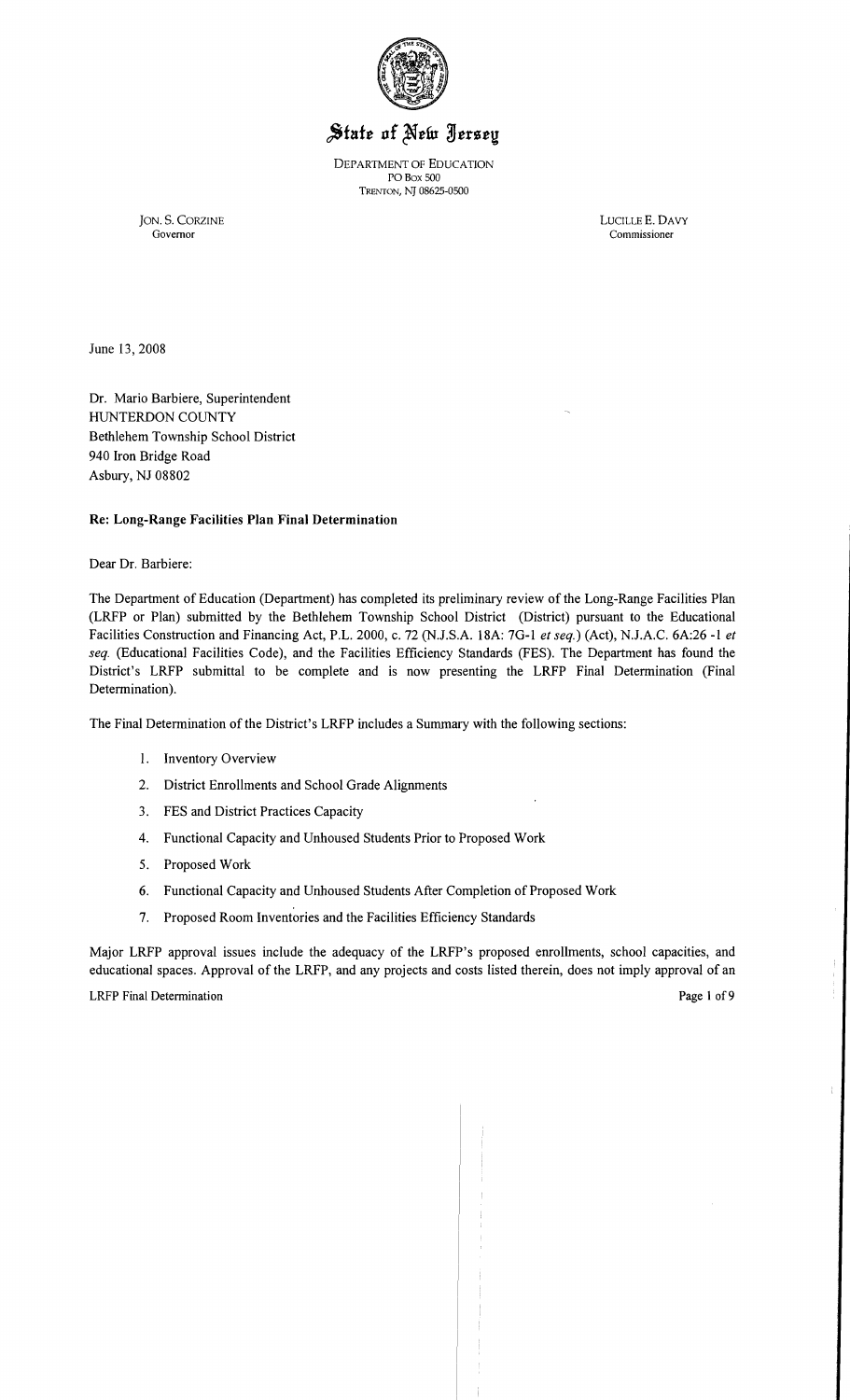individual school facilities project or its corresponding costs and eligibility for State support under the Act. Similarly, approval of the LRFP does not imply approval of portions of the Plan that are inconsistent with the Department's FES and proposed building demolition or replacement. Determination of preliminary eligible costs and final eligible costs will be made at the time of the approval of a particular school facilities project pursuant to N.J.S.A. 18A:7G-5. The District must submit a feasibility study as part of the school facilities project approval process, pursuant to N.J.S.A. 18A:7G-7b, to support proposed building demolition or replacement. The feasibility study should demonstrate that a building might pose a risk to the safety of the occupants after rehabilitation or that rehabilitation is not cost-effective.

Following the approval of the LRFP, the District may submit an amendment to the approved LRFP for Department review. Unless and until an amendment to the LRFP is submitted to and approved by the Commissioner of the Department pursuant to N.J.S.A. 18A:7G-4(c), the approved LRFP shall remain in effect. The District may proceed with the implementation of school facilities projects that are consistent with the approved LRFP whether or not the school facilities project contains square footage that may be ineligible for State support.

We trust that this document will adequately explain the Final Determination and allow the District to move forward with the initiation of projects within its LRFP. Please contact H. Lyle Jones, Regional Director at the Office of School Facilities at (609) 609-943-5452 with any questions or concerns that you may have.

Sincerely,

Jucille Way

Lucille E. Davy Commissioner

Enclosure

c: John Hart, Chief of Staff William King, Assistant Commissioner, Division of Field Services Kathryn Forsyth, Director of Public Information Gerald Veronotica, Hunterdon County, Executive County Superintendent Bernard E. Piaia, Director, Office of School Facilities H. Lyle Jones, Regional Director, Office of School Facilities Maryann Mesics, County Manager, Office of School Facilities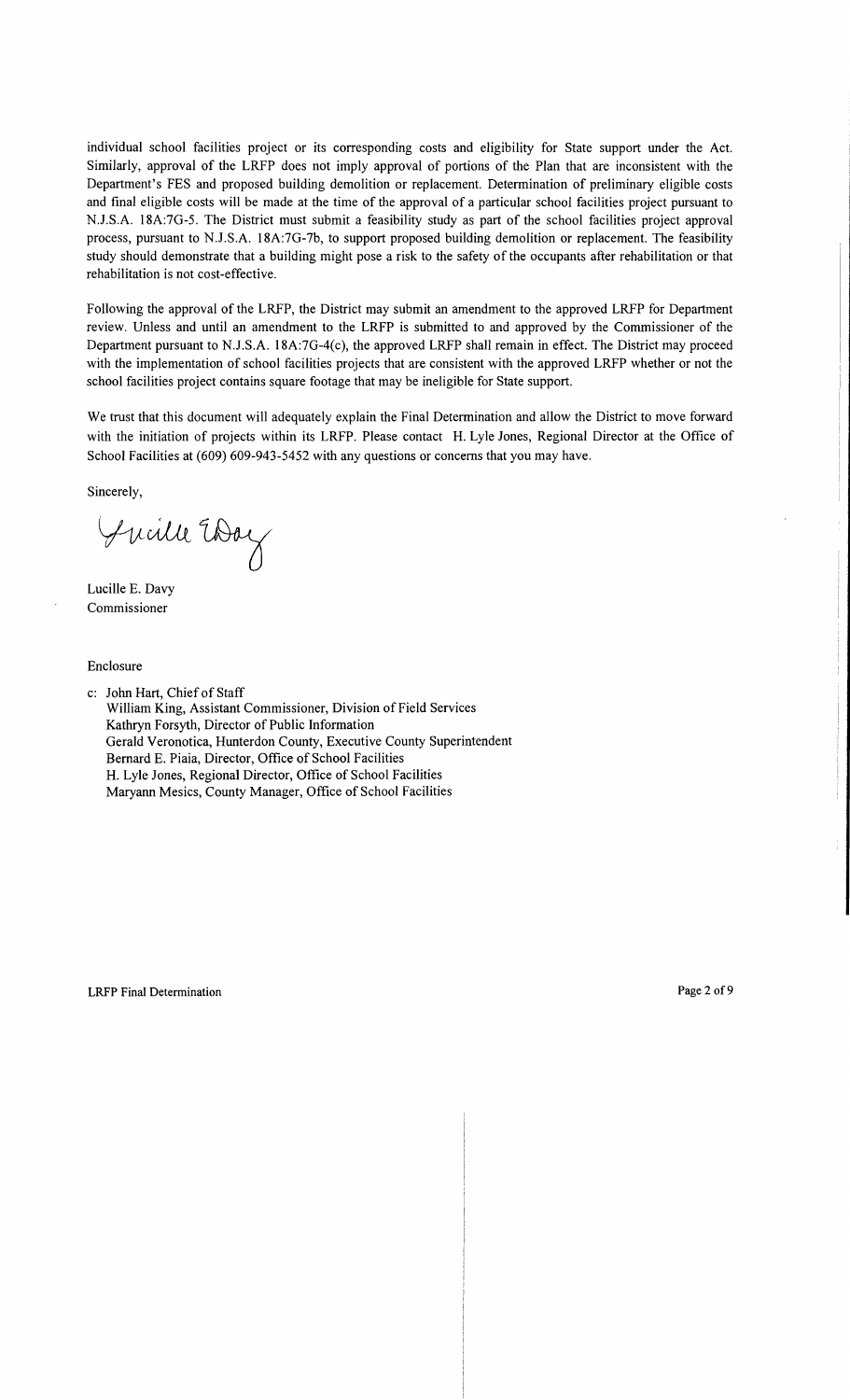## LONG-RANGE FACILITIES PLAN

## **Final Determination Summary**

Bethlehem Township School District

The Department of Education (Department) has completed its review of the Long-Range Facilities Plan (LRFP or Plan) submitted by the Bethlehem Township School District (District) pursuant to the Educational Facilities Construction and Financing Act, P.L. 2000, c.72 (NJ.S.A. 18A:7G-l *et seq.)* (Act), N.J.A.C. 6A:26-1 et seq. (Educational Facilities Code), and the Facilities Efficiency Standards (FES).

This is the Department's Final Determination Summary (Summary) of the LRFP. The Summary is based on the standards set forth in the Act, the Educational Facilities Code, the FES, District entered data in the LRFP and Project Application and Tracking System (LRFP website), and District supplied supporting documentation. The Summary consists of seven sections. The referenced reports in *italic* text are standard LRFP reports available on the Department's LRFP website.

## **1. Inventory Overview**

The District provides services for students in grades K-8. The predominant existing school grade configuration is K-5 for elementary grades and 6-8 for middle grades. The predominant proposed school grade configuration is PK-5 for elementary grades and 6-8 for middle grades. The District is classified as an "Under 55" district for funding purposes.

The District identified existing and proposed schools, sites, buildings, playgrounds, playfields, and parking lots in its LRFP. The total number of existing and proposed district-owned or leased schools, sites, and buildings are listed in Table 1. A detailed description of each asset can be found in the LRFP website report titled *"Site Asset Inventory Report. "* 

|                                                      | <b>Existing</b> | <b>Proposed</b> |
|------------------------------------------------------|-----------------|-----------------|
| Sites:                                               |                 |                 |
| Total Number of Sites                                |                 |                 |
| Number of Sites with no Buildings                    |                 |                 |
| Number of Sites with no Instructional Buildings      |                 |                 |
| <b>Schools and Buildings:</b>                        |                 |                 |
| <b>Total Number of Schools</b>                       | າ               |                 |
| <b>Total Number of Instructional Buildings</b>       |                 |                 |
| Total Number of Administrative and Utility Buildings |                 |                 |
| Total Number of Athletic Facilities                  |                 |                 |
| ٠<br><b>Total Number of Parking Facilities</b>       |                 |                 |
| Total Number of Temporary Facilities                 |                 |                 |

## **Table 1: Inventory Summary**

ţ.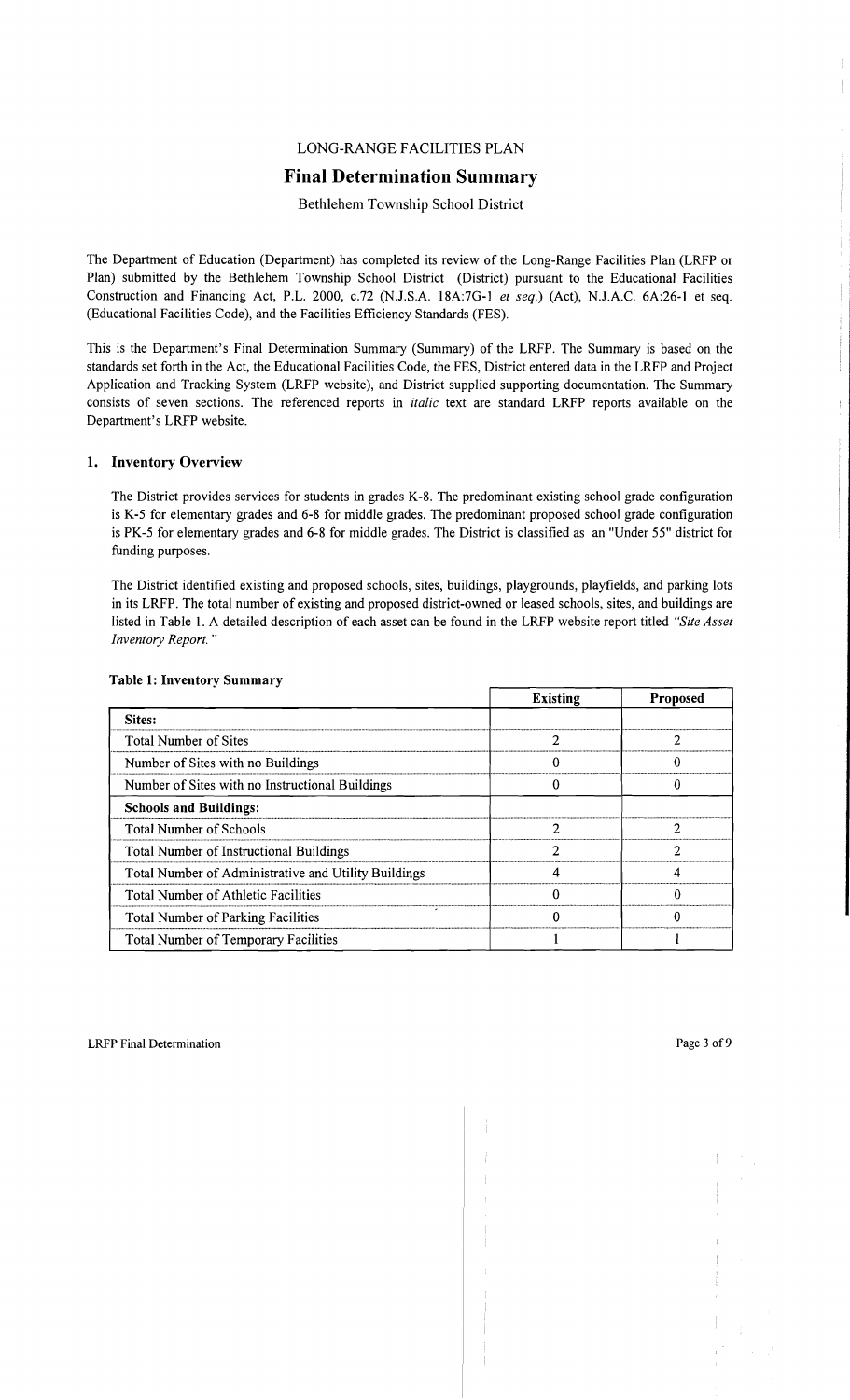As directed by the Department, incomplete school facilities projects that have project approval from the Department are represented as "existing" in the Plan. District schools with incomplete approved projects that include new construction or the reconfiguration of existing program space are as follows: nJa.

Major conclusions are as follows:

- The District is proposing to maintain the existing number of District-owned or leased sites.
- The District is proposing to maintain the existing number of District-owned or operated schools.
- The District is proposing to maintain the existing number of District-owned or leased instructional buildings. The District is proposing to maintain the existing number of District-owned or leased noninstructional buildings.

FINDINGS The Department has determined that the proposed inventory is adequate for review of the District's LRFP. However, the LRFP determination does not imply approval of an individual school facilities project listed within the LRFP. The District must submit individual project applications for project approval. If building demolition or replacement is proposed, the District must submit a feasibility study, pursuant to NJ.S.A. 18A:7G-7b, as part of the application for the specific school facilities project.

#### 2. District Enrollments and School Grade Alignments

The District determined the number of students, or "proposed enrollments," to be accommodated in the LRFP on a district-wide basis and in each school. The District's existing and proposed enrollments and the cohortsurvival projection provided by the Department on the LRFP website are listed in Table 2. Detailed information can be found in the LRFP website report titled *"Enrollment Projection Detail.* " Existing and proposed school enrollments and grade alignments can be found in the report titled *"Enrollment and School Grade Alignment. "* 

|                             | <b>Actual Enrollments</b><br>2006 | <b>District Proposed</b><br><b>Enrollments</b> | <b>Department's LRFP</b><br><b>Website Projection</b> |
|-----------------------------|-----------------------------------|------------------------------------------------|-------------------------------------------------------|
| Grades K-12:                |                                   |                                                |                                                       |
| Grades K-5, including SCSE  | 397                               | 657                                            | 657                                                   |
| Grades 6-8, including SCSE  | 222                               | 310                                            | 310                                                   |
| Grades 9-12, including SCSE | o                                 | 0                                              | 0                                                     |
| <b>District Totals</b>      | 619                               | 967                                            | 967                                                   |
| Pre-Kindergarten:           |                                   |                                                |                                                       |
| Pre-Kindergarten, Age 3     | 0                                 | 0                                              | 0                                                     |
| Pre-Kindergarten, Age 4     |                                   |                                                |                                                       |
| Pre-Kindergarten, SCSE      |                                   |                                                |                                                       |

#### Table 2: Enrollment Comparison

*"SCSE"* = *Self-Contained Special Education* 

Major conclusions are as follows:

The District elected to use the Department's LRFP website projection. Supporting documentation was submitted to the Department as required to justify the proposed enrollments.

Ť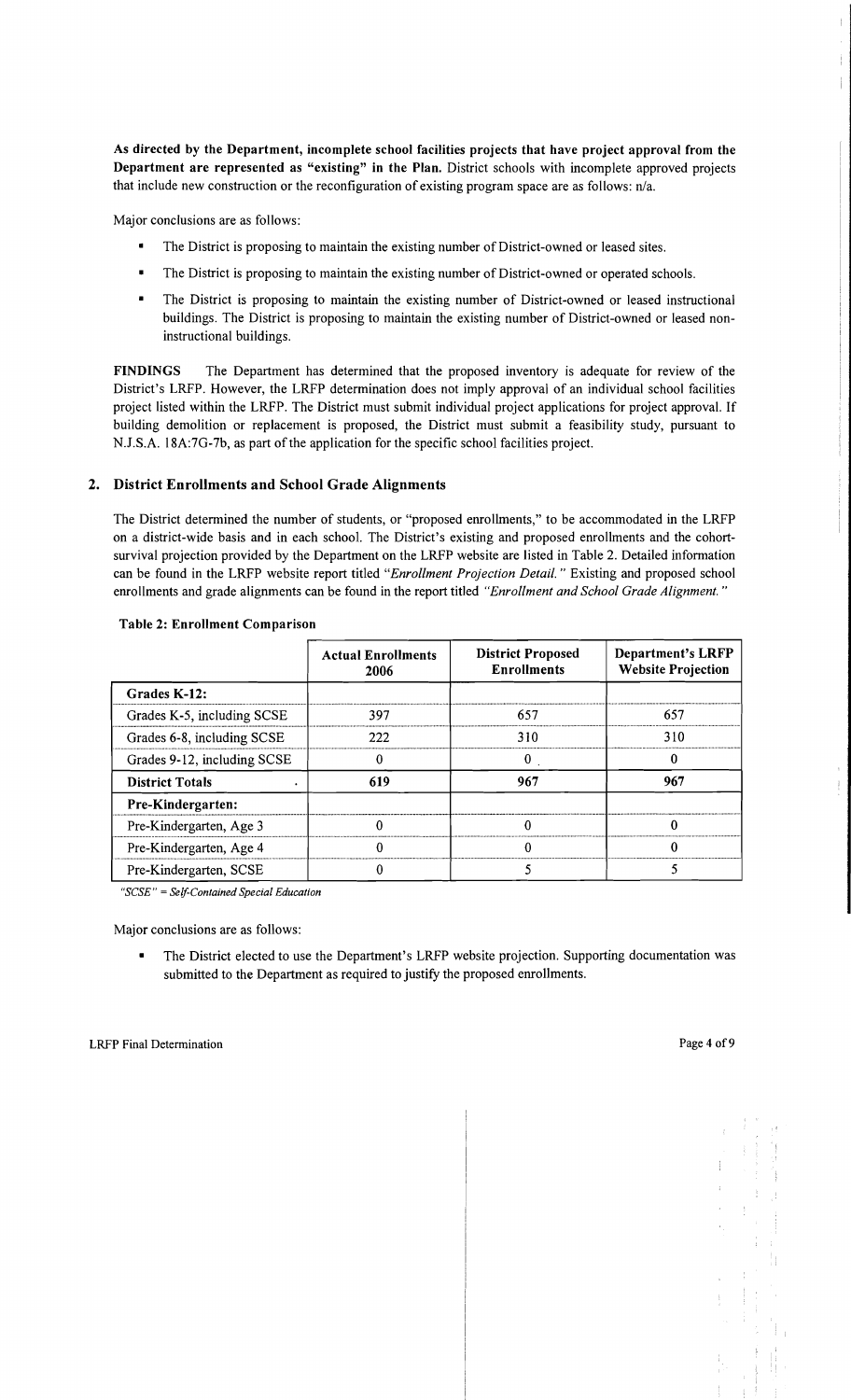- The District is planning for increasing enrollments.
- The District is not an ECPA (Early Childhood Program Aid) District.

**FINDINGS** The Department has determined that the District's proposed enrollments are supportable for review of the District's LRFP. The Department will require a current enrollment projection at the time an application for a school facilities project is submitted incorporating the District's most recent Fall Enrollment Report in order to verify that the LRFP's planned capacity is appropriate for the updated enrollments.

## **3. FES and District Practices Capacity**

The proposed room inventories for each school were analyzed to determine whether the LRFP provides adequate capacity for the proposed enrollments. Two capacity calculation methods, called *"FES Capacity"* and *"District Practices Capacity,* " were used to assess existing and proposed .school capacity in accordance with the FES and District program delivery practices. A third capacity calculation, called *"Functional Capacity, "*  determines Unhoused Students and potential State support for school facilities projects. Functional Capacity is analyzed in Section 5 of this Summary.

- *FES Capacity* only assigns capacity to pre-kindergarten *(if district-owned or operated),* kindergarten, general, and self-contained special education classrooms. No other room types are considered to be capacity-generating. Class size is based on the FES and is prorated for classrooms that are sized smaller than FES classrooms. FES Capacity is most accurate for elementary schools, or schools with non-departmentalized programs, in which instruction is "homeroom" based. This capacity calculation may also be accurate for middle schools depending upon the program structure. However, this method usually significantly understates available high school capacity since specialized spaces that are typically provided in lieu of general classrooms are not included in the capacity calculations.
- *District Practices Capacity allows the District to include specialized room types in the capacity* calculations and adjust class size to reHect actual practices. This calculation is used to review capacity and enrollment coordination in middle and high schools.

A capacity utilization factor in accordance with the FES is included in both capacity calculations. A 90% capacity utilization rate is applied to classrooms serving grades K-8. An 85% capacity utilization rate is applied to classrooms serving grades 9-12. No capacity utilization factor is applied to preschool classrooms.

Table 3 provides a summary of existing and proposed district-wide capacities. Detailed information can be found in the LRFP website report titled *"FES and District Practices Capacity. "* 

|                                          | <b>Total FES Capacity</b> | <b>Total District Practices Capacity</b> |
|------------------------------------------|---------------------------|------------------------------------------|
| $(A)$ Proposed Enrollments               | 967                       | 967                                      |
| (B) Existing Capacity                    | 580.36                    | 599.7                                    |
| *Existing Capacity Status $(B)$ - $(A)$  | -386.64                   | -367.30                                  |
| $(C)$ Proposed Capacity                  | 896.86                    | 918.3                                    |
| <i>*Proposed Capacity Status (C)-(A)</i> | -70.14                    | -48.7                                    |

## **Table 3: FES and District Practices Capacity Summary**

\* *Positive numbers signify surplus capacity; negative numbers signify inadequate capacity. Negative values for District Practices capacity are acceptable ijproposed enrollments do not exceed J00% capacity utilization.*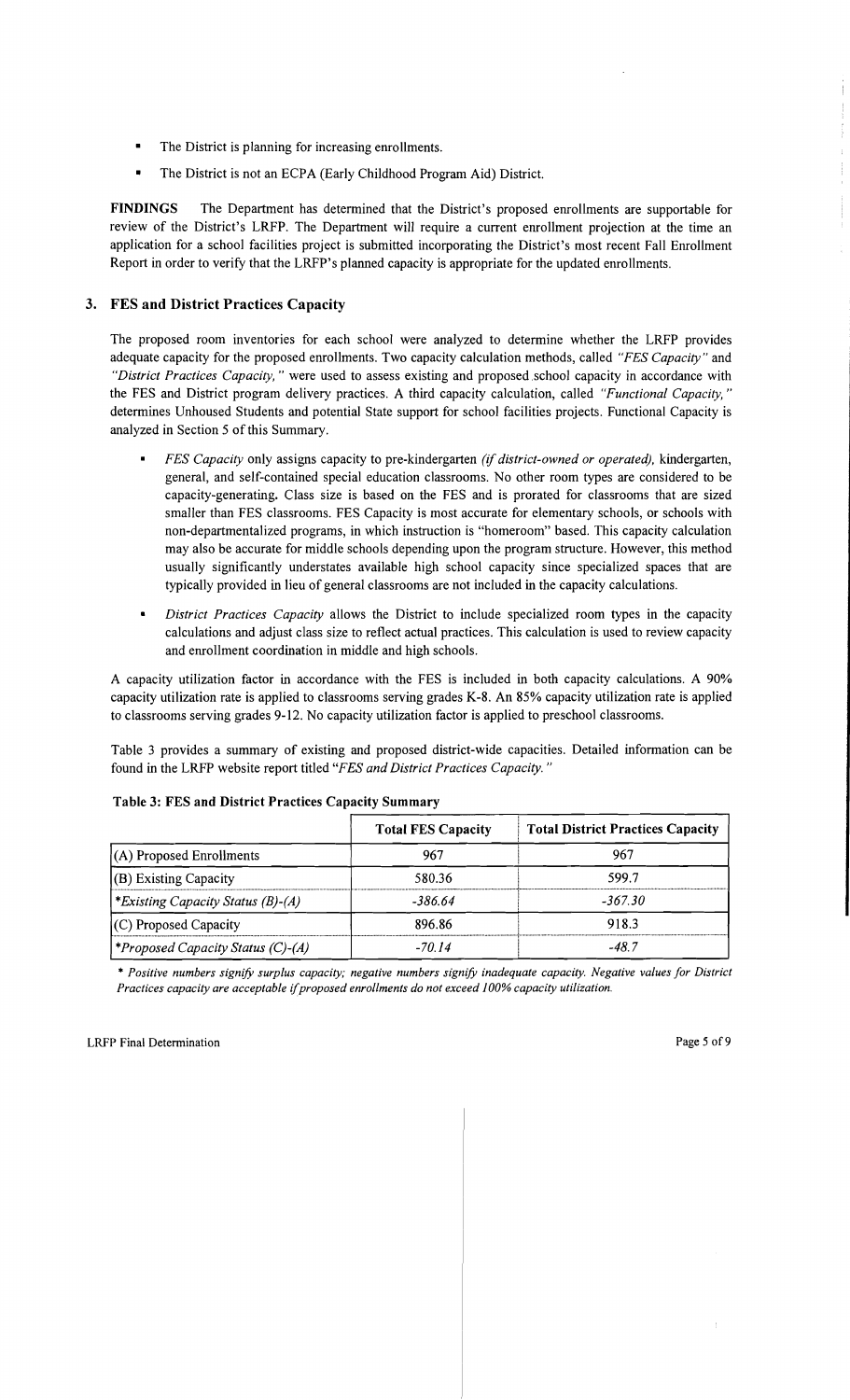Major conclusions are as follows:

- The District has appropriately coordinated proposed school capacities and enrollments in the LRFP.
- • Adequate justification has been provided by the District if capacity for a school deviates from the proposed enrollments by more than 5%.

**FINDINGS** The Department has determined that the proposed District capacity, in accordance with the proposed enrollments, is adequate for review of the District's LRFP. The Department will require a current enrollment projection at the time an application for a school facilities project is submitted, incorporating the District's most recent Fall Enrollment Report, in order to verify that the LRFP's planned capacity meets the District's updated enrollments.

## **4. Functional Capacity and Unhoused Students Prior to Proposed Work**

*Functional Capacity* was calculated and compared to the proposed enrollments to provide a preliminary estimate of Unhoused Students and new construction funding eligibility. Functional Capacity is the adjusted gross square footage of a school building *(total gross square feet minus excluded space)* divided by the minimum area allowance per Full-time Equivalent student for the grade level contained therein. Unhoused Students is the number of students projected to be enrolled in the District that exceeds the Functional Capacity of the District's schools pursuant to N.J.A.C. 6A:26-2.2(c).

*"Excluded Square Feet"* in the LRFP Functional Capacity calculation includes (1) square footage exceeding the FES for any pre-kindergarten, kindergarten, general education, or self-contained special education classroom; (2) grossing factor square footage *(corridors, stairs, mechanical rooms, etc.)* that exceeds the FES allowance, and (3) square feet proposed to be demolished or discontinued from use. Excluded square feet may be revised during the review process for individual school facilities projects.

Table 4 provides a preliminary assessment of Functional Capacity, Unhoused Students, and Estimated Maximum Approved Area for the various grade groups in accordance with the FES. Detailed information concerning the calculation and preliminary excluded square feet can be found in the LRFP website reports titled *"Functional Capacity and Unhoused Students"* and *"Functional Capacity Excluded Square Feet."* 

|                        |            | Estimated  |                 | D              | $E = C x D$              |
|------------------------|------------|------------|-----------------|----------------|--------------------------|
|                        | A          | Existing   | $C = A-B$       | Area           | <b>Estimated Maximum</b> |
|                        | Proposed   | Functional | Unhoused        | Allowance      | Approved Area for        |
|                        | Enrollment | Capacity   | <b>Students</b> | (gsf/students) | <b>Unhoused Students</b> |
| Elementary $(K-5)^*$   | 652        | 526.78     | 125.22          | 125.00         | 15,652.16                |
| Middle $(6-8)$         | 310        | 263.34     | 46.66           | 134.00         | 6,252.65                 |
| High $(9-12)$          | 0          | 0.00       | 0.00            | 151.00         | 0.00                     |
| <b>District Totals</b> | 967        | 790.12     |                 |                |                          |

## **Table 4: Functional Capacity and Unhoused Students Prior to Proposed Work**

\**Pre-kindergarten students are not included in the calculations.*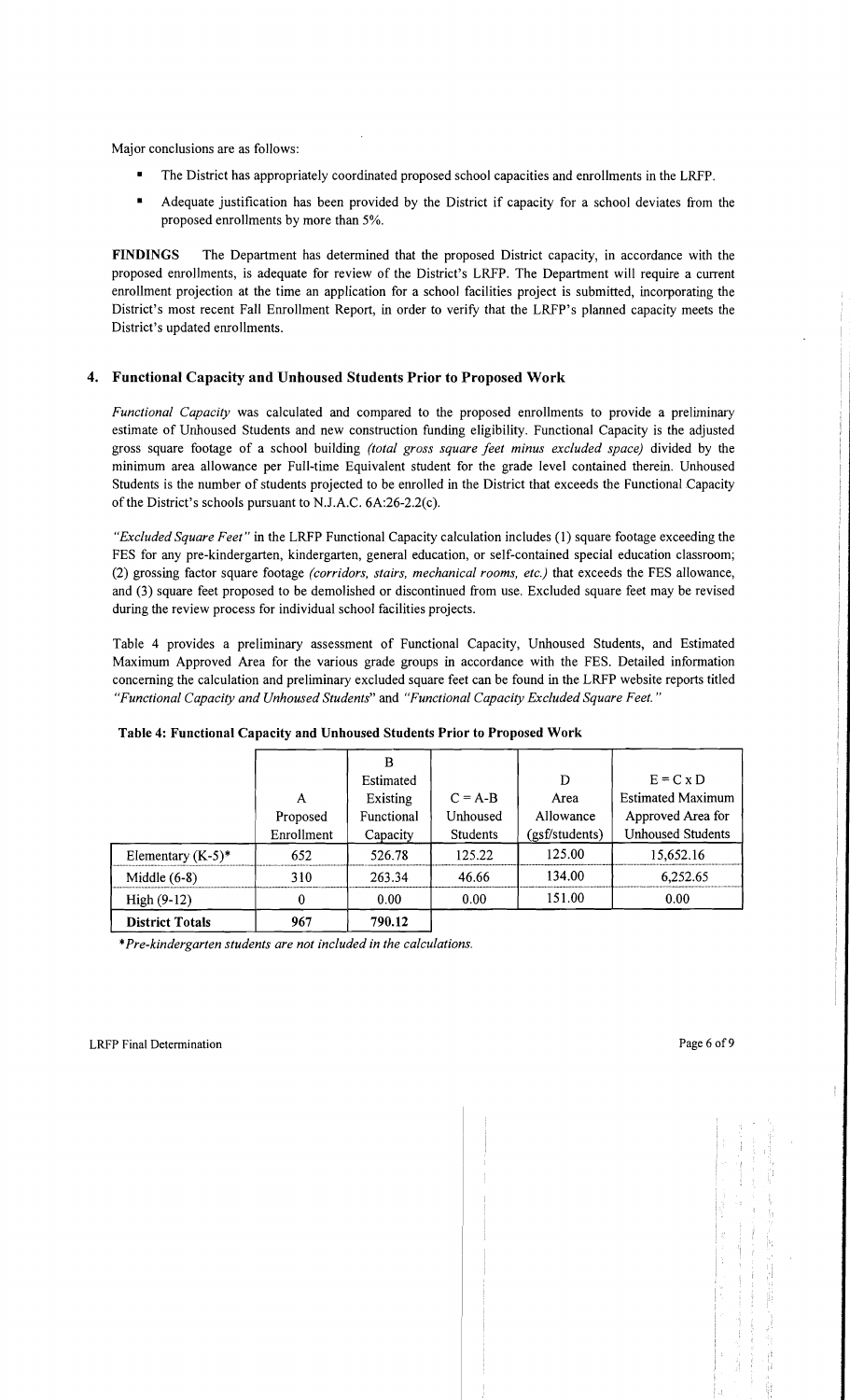Major conclusions are as follows:

- The calculations for "Estimated Existing Functional Capacity" do not include school facilities projects that have been approved by the Department but were not under construction or complete at the time of Plan submission.
- The District, based on the preliminary LRFP assessment, does not have Unhoused Students for the following FES grade groups: Grades PK, 9-12.
- The District, based on the preliminary LRFP assessment, has Unhoused Students for the following FES grade groups: Grades K-5, 6-8.
- The District is not an ECPA District. Therefore, general education pre-kindergarten students are not included in the calculations.
- The District is not proposing to demolish or discontinue the use of existing District-owned instructional space. The Functional Capacity calculation excludes square feet proposed to be demolished or discontinued for the following FES grade groups: n/a.

FINDINGS Functional Capacity and Unhoused Students calculated in the LRFP are preliminary estimates. Justification for square footage in excess of the FES and the determination of additional excluded square feet, Preliminary Eligible Costs (PEC), and Final Eligible Costs (FEC) will be included in the review process for specific school facilities projects. A feasibility study undertaken by the District is required if building demolition or replacement is proposed per N.J.A.C. 6A:26-2.3(b)(10).

## 5. Proposed Work

The District was instructed to review the condition of its facilities and sites and to propose corrective *"system"*  and *"inventory"* actions in its LRFP. *"System"* actions upgrade existing conditions without changing spatial configuration or size. Examples of system actions include new windows, finishes, and mechanical systems. *"Inventory"* actions address space problems by removing, adding, or altering sites, schools, buildings and rooms. Examples of inventory actions include building additions, the reconfiguration of existing walls, or changing room use.

Table 5 summarizes the type of work proposed in the District's LRFP for instructional buildings. Detailed information can be found in the LRFP website reports titled *"Site Asset Inventory," "LRFP Systems Actions Summary,* " *and "LRFP Inventory Actions Summary. "* 

| <b>Type of Work</b>                                            | Work Included in LRFP |  |  |
|----------------------------------------------------------------|-----------------------|--|--|
| <b>System Upgrades</b>                                         | Yes                   |  |  |
| <b>Inventory Changes</b>                                       |                       |  |  |
| Room Reassignment or Reconfiguration                           | Ν٥                    |  |  |
| <b>Building Addition</b>                                       | Yes                   |  |  |
| New Building                                                   | N٥                    |  |  |
| Partial or Whole Building Demolition or Discontinuation of Use | N٥                    |  |  |
| New Site                                                       |                       |  |  |

Table 5: Proposed Work for Instructional Buildings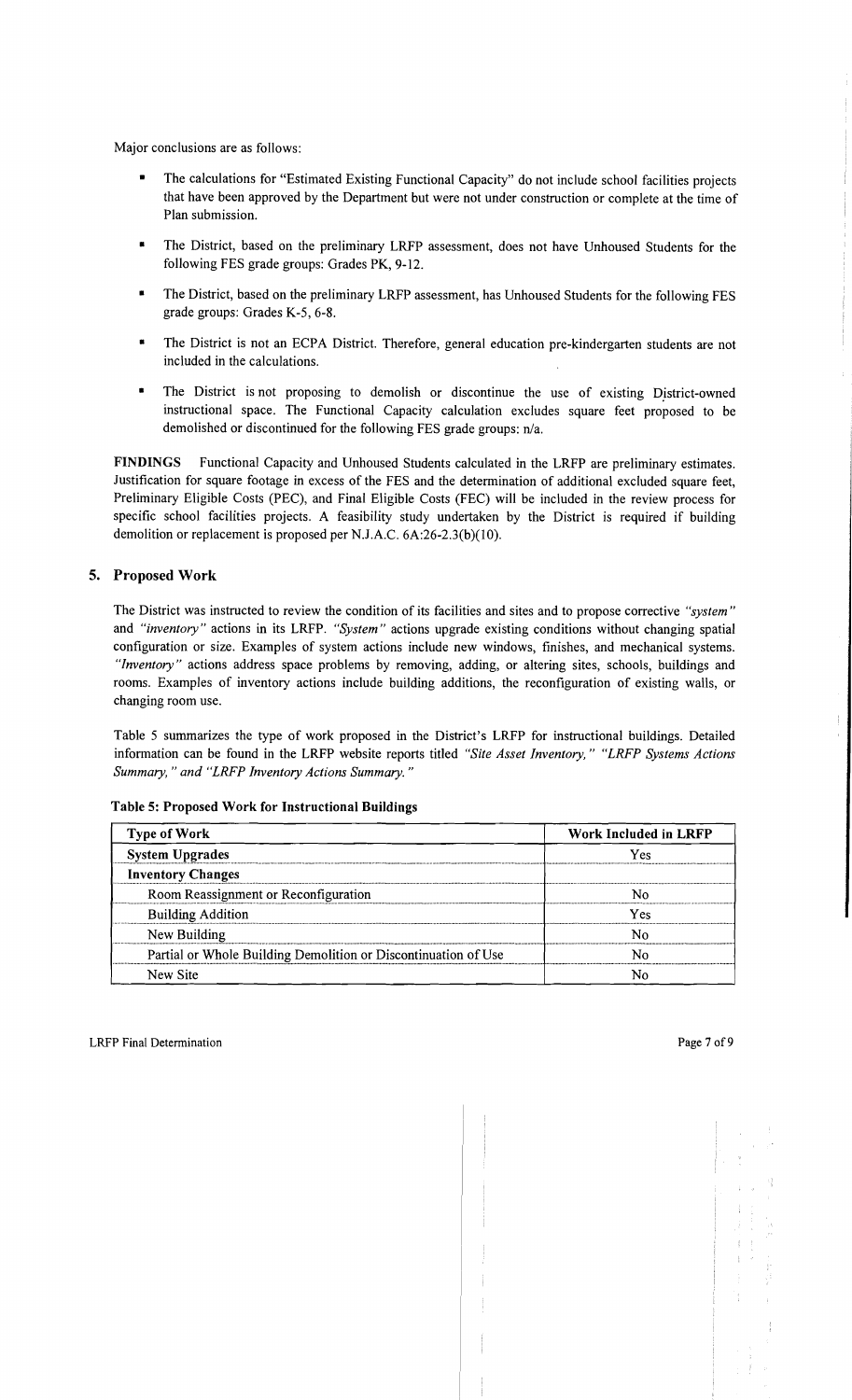Major conclusions are as follows:

- The District has proposed system upgrades in one or more instructional buildings.
- The District has not proposed inventory changes, excluding new construction, in one or more instructional buildings.
- The District has not proposed new construction in lieu of rehabilitation in one or more instructional buildings.

Please note that costs represented in the LRFP are for capital planning purposes only. Estimated costs are not intended to represent preliminary eligible costs or fmal eligible costs of approved school facilities projects.

The Act (N .J.S.A. 18A:7G-7b) provides that all school facilities shall be deemed suitable for rehabilitation unless a pre-construction evaluation undertaken by the District demonstrates to the satisfaction of the Commissioner that the structure might pose a risk to the safety of the occupants even after rehabilitation or that rehabilitation is not cost-effective. Pursuant to N.J.A.C.  $6A:26-2.3(b)(10)$ , the Commissioner may identify school facilities for which new construction is proposed in lieu of rehabilitation for which it appears from the information presented that new construction is justified, provided, however, that for such school facilities so identified, the District must submit a feasibility study as part of the application for the specific school facilities project. The cost of each proposed building replacement is compared to the cost of additions or rehabilitation required to eliminate health and safety deficiencies and to achieve the District's programmatic model.

Facilities used for non-instructional or non-educational purposes are ineligible for State support under the Act. However, projects for such facilities shall be reviewed by the Department to determine whether they are consistent with the District's LRFP and whether the facility, if it is to house students (full or part time) conforms to educational adequacy requirements. These projects shall conform to all applicable statutes and regulations.

FINDINGS The Department has determined that the proposed work is adequate for review of the District's LRFP. However, Department approval of proposed work in the LRFP does not imply that the District may proceed with a school facilities project. The District must submit individual project applications with cost estimates for Department project approval. Both school facilities project approval and other capital project review require consistency with the District's approved LRFP.

## 6. Functional Capacity and Unhoused Students After Completion of Proposed Work

The *Functional Capacity* of the District's schools *after* completion of the scope of work proposed in the LRFP was calculated to highlight any remaining Unhoused Students.

Table 6 provides a preliminary assessment of Unhoused Students and Estimated Remaining Maximum Area after completion of new construction proposed in the LRFP, if applicable. Detailed information concerning the calculation can be found in the website report titled *"Functional Capacity and Unhoused Students."*